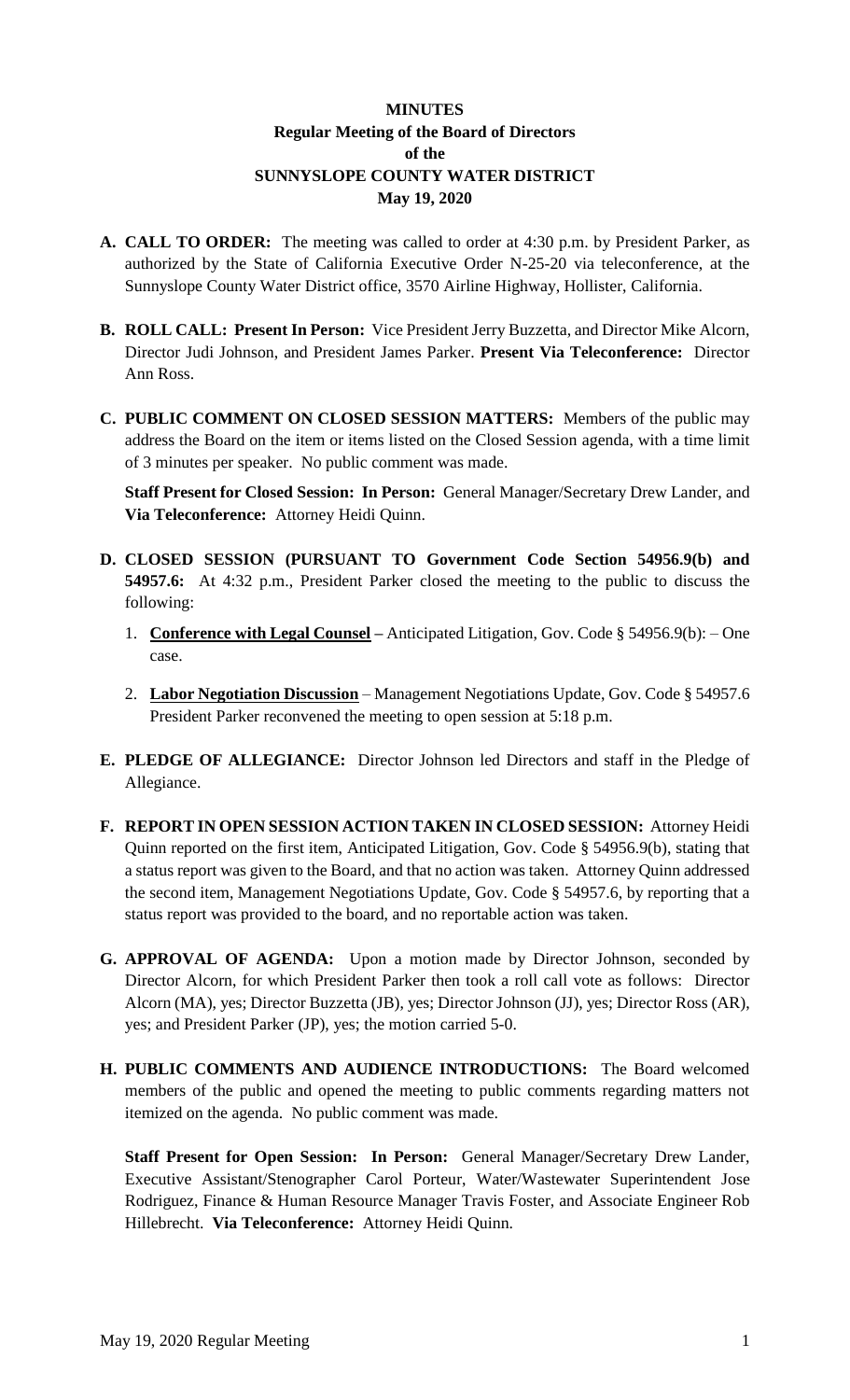### **I. CONSENT AGENDA:**

- 1. Approval of Minutes The Board reviewed the minutes for the Regular and Special Meeting of April 21, 2020.
- 2. Allowance of Claims The Board reviewed the Disbursement Summary (below) for the period of April 14, 2020 through May 11, 2020, totaling \$ 1,177,083.76, which includes \$562,076.04 for payments to vendors, \$254,615.91 for Payroll – employee and director, \$357,909.67 paid to the City of Hollister for collection of City sewer billings (net of our fees), and \$2,482.14 for customer refunds and checks returned. The last "ACH" # (electronic payments) was ACH #1706, the last "DD" # (direct deposit-electronic employee payments) was DD #2895 , and the last check written was check #27991.

| <b>Date</b> | <b>Number</b>   | <b>Name</b>                            | <b>Amount</b> |
|-------------|-----------------|----------------------------------------|---------------|
| 04/15/20    | <b>ACH 1685</b> | <b>EFTPS</b>                           | $-217.18$     |
| 04/16/20    | <b>ACH 1686</b> | RETURNED ACH (ACH Ret 04-01)           | $-175.22$     |
| 04/16/20    | <b>ACH 1687</b> | RETURNED ACH (ACH Ret 04-02)           | $-184.62$     |
| 04/16/20    | <b>ACH 1688</b> | RETURNED ACH (ACH Ret 04-03)           | $-106.02$     |
| 04/17/20    | <b>ACH 1689</b> | RETURNED ACH (ACH Ret 04-04)           | $-312.97$     |
| 04/17/20    | <b>ACH 1690</b> | RETURNED ACH (ACH Ret 04-05)           | $-175.22$     |
| 04/17/20    | <b>ACH 1691</b> | RETURNED ACH (ACH Ret 04-06)           | $-146.68$     |
| 04/17/20    | <b>ACH 1692</b> | RETURNED ACH (ACH Ret 04-07)           | $-143.85$     |
| 04/17/20    | <b>ACH 1693</b> | RETURNED ACH (ACH Ret 04-08)           | $-106.54$     |
| 04/20/20    | <b>ACH 1694</b> | RETURNED CHECK (Ck Ret 04-01)          | $-128.00$     |
| 04/22/20    | <b>ACH 1695</b> | RETURNED CHECK (Ck Ret 04-02)          | $-116.26$     |
| 04/30/20    | <b>ACH 1696</b> | <b>EFTPS</b>                           | $-26,282.80$  |
| 04/30/20    | <b>ACH 1697</b> | Employment Dev. Dept. (EDD) DE88 Pmts. | $-11,068.16$  |
| 04/30/20    | <b>ACH 1698</b> | CalPERS - Retirement                   | $-1,036.00$   |
| 04/30/20    | <b>ACH 1699</b> | CalPERS - Retirement                   | $-6,033.03$   |
| 04/30/20    | <b>ACH 1700</b> | CalPERS - Retirement                   | $-24,664.80$  |
| 04/30/20    | <b>ACH 1701</b> | CalPERS - Health Insurance             | $-18,721.79$  |
| 04/30/20    | <b>ACH 1702</b> | CalPERS - Retirement                   | $-50.00$      |
| 05/01/20    | <b>ACH 1703</b> | North American Bancard                 | $-797.23$     |
| 05/03/20    | <b>ACH 1704</b> | Pathian Administrators (VSP)           | $-383.15$     |
| 05/04/20    | <b>ACH 1705</b> | North American Bancard                 | $-1,291.30$   |
| 05/05/20    | <b>ACH 1706</b> | <b>American Express</b>                | $-29.68$      |
| 04/15/20    | DD 2867         | Alcorn, Michael H.                     | $-184.70$     |
| 04/15/20    | DD 2868         | Buzzetta, Jerry T                      | $-323.23$     |
| 04/15/20    | DD 2869         | Johnson, Judi H.                       | $-320.23$     |
| 04/15/20    | DD 2870         | Parker, James F                        | $-277.05$     |
| 04/15/20    | DD 2871         | Ross, Ann C.                           | $-184.70$     |
| 04/30/20    | DD 2872         | Alvarez, Abel                          | $-5,911.58$   |
| 04/30/20    | DD 2873         | Bernal, Melissa M                      | $-2,907.47$   |
| 04/30/20    | DD 2874         | Boltz, William K                       | $-6,175.25$   |
| 04/30/20    | DD 2875         | Buck, Cathy L.                         | $-1,494.87$   |
| 04/30/20    | DD 2876         | Burbank, Jr., Dee J.                   | $-6,336.52$   |
| 04/30/20    | DD 2877         | Castro, Kevin G.                       | $-6,445.79$   |
| 04/30/20    | DD 2878         | Cervantes, Jr., Adan S.                | $-5,306.09$   |
| 04/30/20    | DD 2879         | Chavez, Jr., Manuel T.                 | $-8,273.56$   |
| 04/30/20    | DD 2880         | Eclarin, Ernesto P.                    | $-7,316.71$   |
| 04/30/20    | DD 2881         | Foster, Travis J                       | $-6,744.00$   |
| 04/30/20    | DD 2882         | Hernandez, Bazilio                     | $-6,103.10$   |
| 04/30/20    | DD 2883         | Hillebrecht, Robert B.                 | $-5,410.44$   |
| 04/30/20    | DD 2884         | Lander, Drew A                         | $-10,676.84$  |
| 04/30/20    | DD 2885         | Malko, Kim A.                          | $-3,838.05$   |
| 04/30/20    | DD 2886         | Padilla, David                         | $-5,759.96$   |
| 04/30/20    | DD 2887         | Perez Bribiesca, Diego                 | $-4,492.48$   |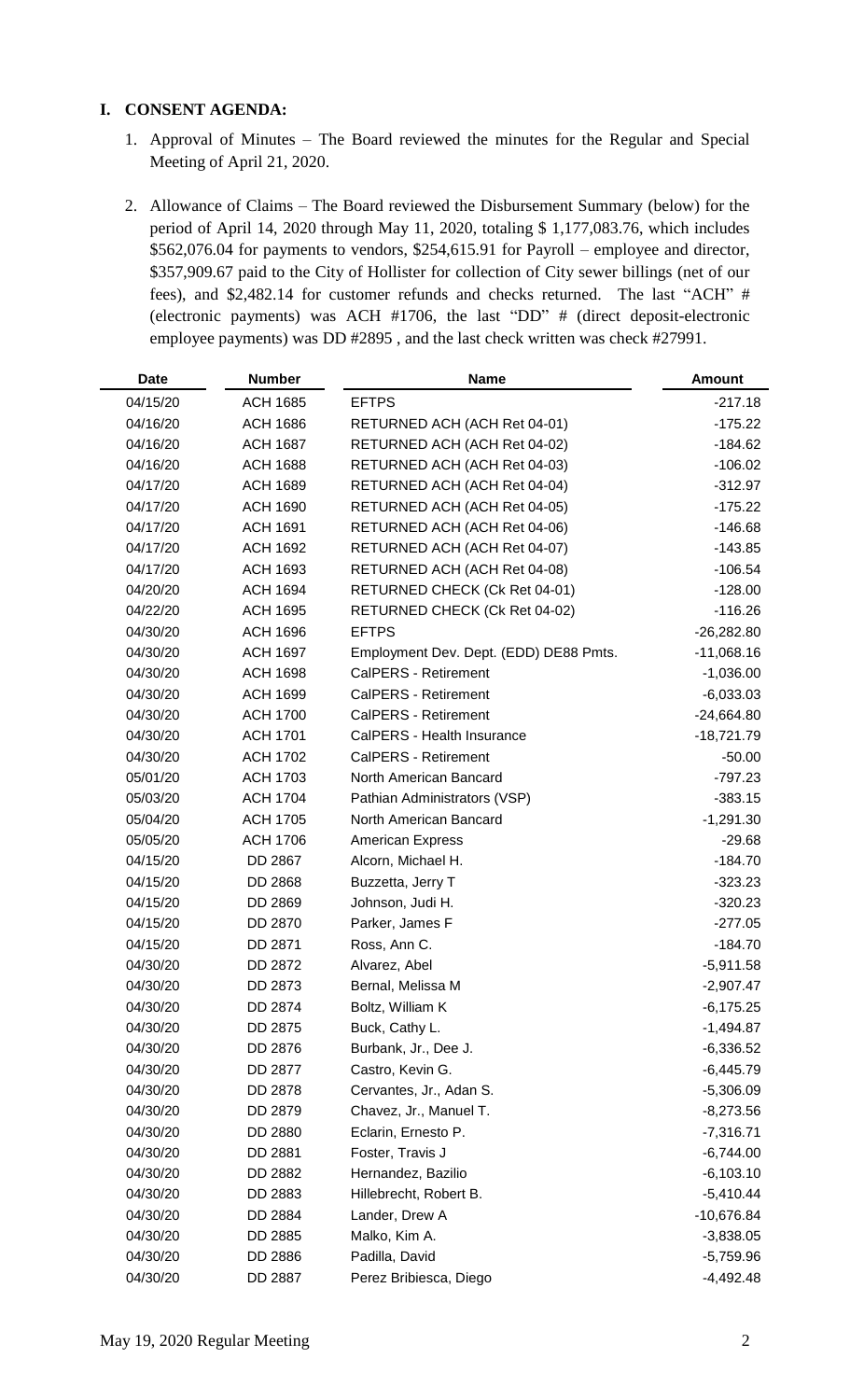| <b>Date</b> | <b>Number</b> | <b>Name</b>                               | <b>Amount</b> |
|-------------|---------------|-------------------------------------------|---------------|
| 04/30/20    | DD 2888       | Porteur, Carol A.                         | $-4,043.37$   |
| 04/30/20    | DD 2889       | Quick, Troy E.                            | $-6,729.69$   |
| 04/30/20    | DD 2890       | Roberts, Kelly L.                         | $-4,796.23$   |
| 04/30/20    | DD 2891       | Rodriguez, Jose J.                        | $-7,717.96$   |
| 04/30/20    | DD 2892       | Vargas Garcia, Michael J                  | $-5,305.04$   |
| 04/30/20    | DD 2893       | Vasquez-Herrera, Luis M.                  | $-4,622.68$   |
| 04/30/20    | DD 2894       | Watson, Scott A.                          | $-7,613.06$   |
| 04/30/20    | DD 2895       | Zavala, Anabel G.                         | $-4,436.78$   |
| 04/20/20    | 27910         | <b>VOID</b>                               | 0.00          |
| 04/20/20    | 27911         | Roberts, Kelly L.                         | $-30.18$      |
| 04/20/20    | 27912         | Eclarin, Ernesto P.                       | $-124.66$     |
| 04/20/20    | 27913         | A-1 Services                              | $-403.00$     |
| 04/20/20    | 27914         | Badger Meter, Inc.                        | $-2,773.34$   |
| 04/20/20    | 27915         | <b>Ben Caputo Printing</b>                | $-97.73$      |
| 04/20/20    | 27916         | Brenntag Pacific, Inc.                    | $-4,140.01$   |
| 04/20/20    | 27917         | Central Ag Supply LLC                     | $-95.26$      |
| 04/20/20    | 27918         | City of Hollister-Finance Dept            | $-357,909.67$ |
| 04/20/20    | 27919         | CM Analytical, Inc.                       | $-33,887.50$  |
| 04/20/20    | 27920         | De Lay & Laredo                           | $-3,985.00$   |
| 04/20/20    | 27921         | <b>Franchise Tax Board</b>                | $-29.00$      |
| 04/20/20    | 27922         | Interstate Battery System of San Jose Inc | $-108.11$     |
| 04/20/20    | 27923         | Melissa Data Corp.                        | $-1,695.00$   |
| 04/20/20    | 27924         | MuniQuip, LLC                             | $-608.58$     |
| 04/20/20    | 27925         | San Benito County-Admin Office            | $-8,980.00$   |
| 04/20/20    | 27926         | San Benito County Water District          | $-211.50$     |
| 04/20/20    | 27927         | <b>Star Concrete</b>                      | $-515.11$     |
| 04/20/20    | 27928         | SUEZ WTS Analytical Instruments, Inc.     | $-13,750.29$  |
| 04/20/20    | 27929         | Toro Petroleum Corp.                      | $-1,243.97$   |
| 04/20/20    | 27930         | BLANCA DELAFUENTE BERLANGA                | $-256.38$     |
| 04/20/20    | 27931         | <b>GREGG &amp; CHRISTINE DURDEN</b>       | $-45.72$      |
| 04/20/20    | 27932         | <b>AUDRA NACCARATO</b>                    | $-73.44$      |
| 04/27/20    | 27933         | Auto Tech Service Center, Inc.            | $-295.00$     |
| 04/27/20    | 27934         | Brenntag Pacific, Inc.                    | $-15,392.43$  |
| 04/27/20    | 27935         | <b>Brigantino Irrigation</b>              | $-127.77$     |
| 04/27/20    | 27936         | Konica Minolta Premier Finance            | $-416.76$     |
| 04/27/20    | 27937         | <b>RJR Recycling</b>                      | $-1,500.00$   |
| 04/27/20    | 27938         | San Benito County Water District          | $-321,707.40$ |
| 04/27/20    | 27939         | San Benito Tire Pros & Automotive         | $-22.50$      |
| 04/27/20    | 27940         | State Water Resources Control Brd-WWOPCP  | $-110.00$     |
| 04/27/20    | 27941         | <b>Tesco Controls Inc</b>                 | $-812.49$     |
| 04/27/20    | 27942         | Transene Company Inc (Shape Products)     | $-122.63$     |
| 04/27/20    | 27943         | <b>USA Blue Book</b>                      | $-467.33$     |
| 04/30/20    | 27944         | <b>Nationwide Retirements Solutions</b>   | $-21,537.18$  |
| 04/30/20    | 27945         | <b>UWUA Local 820</b>                     | $-850.00$     |
| 04/30/20    | 27946         | Dearborn Life Insurance Company           | $-384.00$     |
| 04/30/20    | 27947         | Void                                      | 0.00          |
| 04/30/20    | 27948         | Premier Access Insurance Co.              | $-3,640.39$   |
| 04/27/20    | 27949         | Chavez, Jr., Manuel T.                    | $-114.71$     |
| 04/27/20    | 27950         | Bernal, Melissa M                         | $-62.65$      |
| 04/30/20    | 27951         | Postmaster                                | $-2,179.46$   |
| 05/04/20    | 27952         | <b>JAMII &amp; STANLEY PURA</b>           | $-188.73$     |
| 05/04/20    | 27953         | <b>Carmel Area Wastewater District</b>    | $-51,000.00$  |
| 05/04/20    | 27954         | Ace Hardware (Johnson Lumber Co.)         | $-573.27$     |
| 05/04/20    | 27955         | AT&T                                      | $-616.11$     |
| 05/04/20    | 27956         | Bianchi Kasavan & Pope, LLP               | $-312.00$     |
| 05/04/20    | 27957         | Brenntag Pacific, Inc.                    | $-11,374.58$  |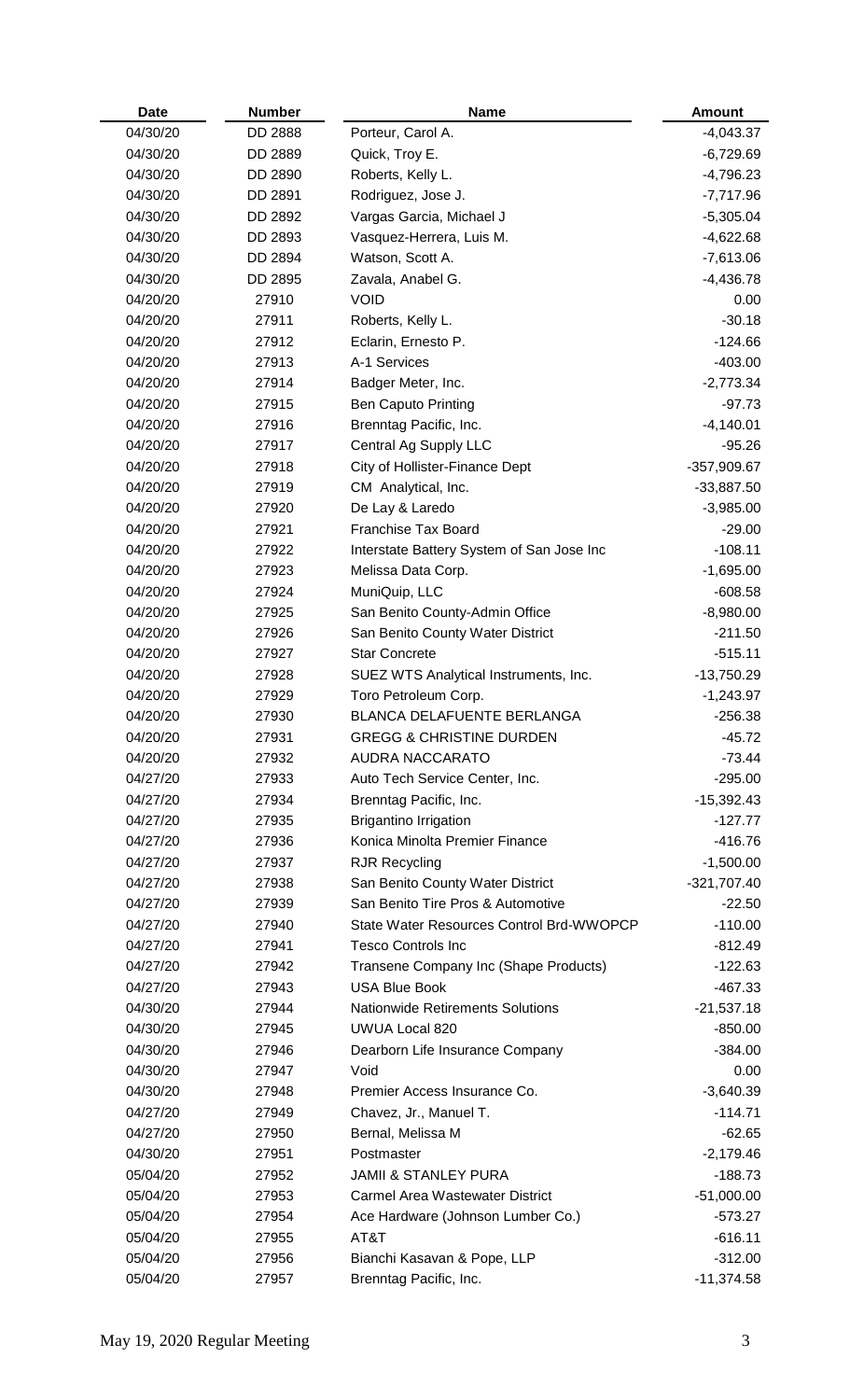| <b>Date</b> | <b>Number</b> | <b>Name</b>                               | <b>Amount</b>     |
|-------------|---------------|-------------------------------------------|-------------------|
| 05/04/20    | 27958         | Central Ag Supply LLC                     | $-324.43$         |
| 05/04/20    | 27959         | Grainger, Inc.                            | $-355.10$         |
| 05/04/20    | 27960         | Hach Company                              | $-4,175.61$       |
| 05/04/20    | 27961         | Hollister Auto Parts, Inc.                | $-18.70$          |
| 05/04/20    | 27962         | Inland Water Works Supply Co              | $-2,709.40$       |
| 05/04/20    | 27963         | Mc Master-Carr                            | $-17.71$          |
| 05/04/20    | 27964         | <b>Mission Uniform Service</b>            | $-922.64$         |
| 05/04/20    | 27965         | MuniQuip, LLC                             | $-3,750.16$       |
| 05/04/20    | 27966         | <b>Palace Business Solutions</b>          | $-945.23$         |
| 05/04/20    | 27967         | Pinnacle Agriculture                      | $-851.63$         |
| 05/04/20    | 27968         | Pinnacle HealthCare                       | $-176.00$         |
| 05/04/20    | 27969         | Postmaster                                | $-43.00$          |
| 05/04/20    | 27970         | Razzolink.com                             | $-76.95$          |
| 05/04/20    | 27971         | San Benito Tire Pros & Automotive         | $-22.50$          |
| 05/04/20    | 27972         | State Water Resources Control Board-DWOCP | $-60.00$          |
| 05/04/20    | 27973         | Verizon Wireless                          | $-273.97$         |
| 05/11/20    | 27974         | Chavez, Jr., Manuel T.                    | $-135.29$         |
| 05/11/20    | 27975         | PANDORA A LEININGER                       | $-322.49$         |
| 05/11/20    | 27976         | Burbank, Jr., Dee J.                      | $-250.00$         |
| 05/11/20    | 27977         | AT&T                                      | $-614.99$         |
| 05/11/20    | 27978         | Brenntag Pacific, Inc.                    | $-12,952.97$      |
| 05/11/20    | 27979         | Cal-Sierra Technologies, Inc.             | $-265.48$         |
| 05/11/20    | 27980         | CM Analytical, Inc.                       | $-14,720.00$      |
| 05/11/20    | 27981         | <b>EBCO Pest Control</b>                  | $-60.00$          |
| 05/11/20    | 27982         | John Smith Road Landfill                  | $-1,879.90$       |
| 05/11/20    | 27983         | Mc Master-Carr                            | $-452.26$         |
| 05/11/20    | 27984         | <b>PG&amp;E</b>                           | $-16,494.57$      |
| 05/11/20    | 27985         | Recology San Benito County                | $-208.63$         |
| 05/11/20    | 27986         | Shape, Inc.                               | $-7,566.68$       |
| 05/11/20    | 27987         | <b>Star Concrete</b>                      | $-647.31$         |
| 05/11/20    | 27988         | State Water Resources Control Board-DWOCP | $-60.00$          |
| 05/11/20    | 27989         | Toro Petroleum Corp.                      | $-949.17$         |
| 05/11/20    | 27990         | <b>Trans Union LLC</b>                    | $-125.08$         |
| 05/11/20    | 27991         | U.S. Bank Corporate Payment Systems       | $-7,967.14$       |
|             |               | \$                                        | $-1, 177, 083.76$ |

- 3. Associate Engineer Monthly Status Report.
- 4. Finance Manager Monthly Status Reports: a. Narrative Report, b. Operation Summary, c. Statement of Income, and d. Investment Summary.
- 5. W/WW Superintendent Monthly Status Reports: a. Maintenance, b. City Meter Reading, and c. Groundwater Level Measurement.
- 6. General Manager Monthly Status Report.

Director Buzzetta asked to have Item I.1 Minutes of the April 21, 2020 Board Meeting, Item I.2 Disbursement Summary pulled for discussion, and moved to Agenda Item L.6 and L.4, Board and Staff Reports.

Upon a motion made by Director Johnson to approve the Consent Agenda as amended, seconded by Director Buzzetta, and for which President Parker then took a roll call vote as follows: Directors MA, yes; JB, yes; JJ, yes; AR, yes; and President JP, yes; the motion carried 5-0.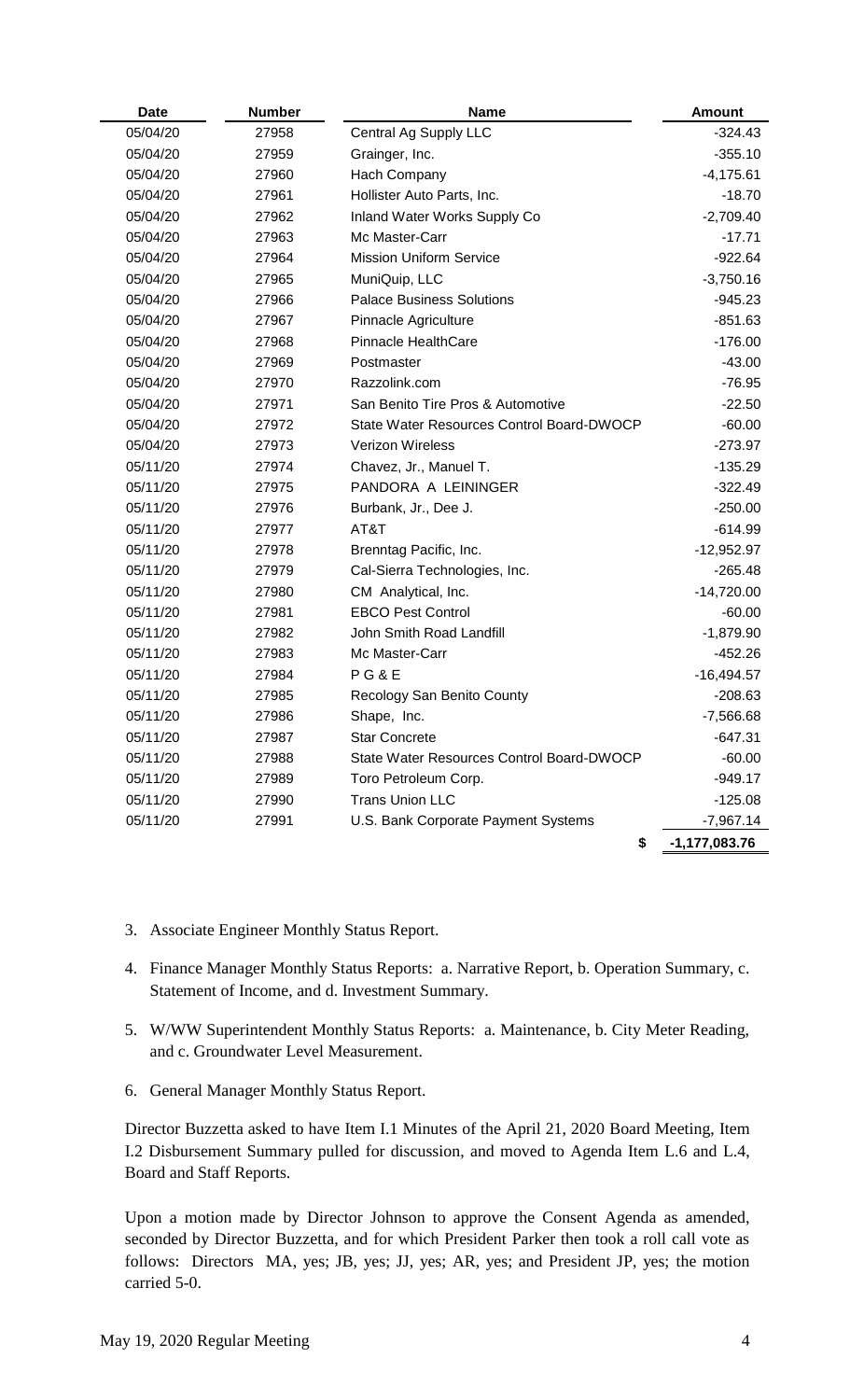### **J. NEW BUSINESS:**

**1. AUTHORIZE THE GENERAL MANAGER TO PROCEED WITH WELL #2 REHABILITATION FOR A TOTAL COST NOT TO EXCEED \$80,680 (Not a project under CEQA per Article 20, Section 15378):** General Manager/Secretary Lander explained that in early February during routine raw water sampling at Southside Well #2, laboratory results flagged a positive Bacteriological sample. This would indicate that the well casing is failing because material from outside the well casing is making its way into the well and passing thru the pump.

Staff requested the services of a local well drilling company to pull the well pump and then have the well casing videoed for holes or damage. General Manager/Secretary Lander explained that staff brushed the casing of the well and determined that due to the hole in the casing, dirt had fallen to the bottom of the well which was then dug out and pulled out. Maggiora Brothers Inc. was the successful low bid of the three quotes received and they began work on the well immediately.

To date the District has expended a total of \$12,075.00 dollars over a two month period to complete reconnaissance of the current well condition. Services have included four separate site visits. The scope of work and price breakdown is the following:

| - Pull pump, motor, pipe and electrical cable. Video casing. | \$3,775.00 |
|--------------------------------------------------------------|------------|
|                                                              |            |

- Brush casing and bail debris from bottom of well. \$4,175.00
- Caliper log casing to determine casing size throughout well.  $$850.00$
- Swab well casing and re-video.  $$3,275.00$

The following work is proposed to reinstate the well to service:

- Install 420' of new 10" PVC casing and 100' of new 8" PVC slotted well screen. Then use gravel pack to fill in annular space between original screen and new screen. Then pressure grout/seal remaining annular space between original casing and new 10" PVC casing. Included is well casing centralizers, materials, test pumping and all labor. Estimate: \$28,453.00
- Resize pump head and motor based on test pumping results. Purchase new pump and motor, rewire, install pump and reprogram variable frequency drive. Estimate \$40,152.00

Upon a motion made by Director Johnson to authorize the General Manager to proceed with Well #2 rehabilitation for a total cost not to exceed \$80,680, seconded by Director Ross, and for which President Parker then took a roll call vote as follows: Directors MA, yes; JB, yes; JJ, yes; AR, yes; and President JP, yes; the motion carried 5-0.

**2. AUTHORIZE THE GENERAL MANAGER TO PURCHASE MATERIALS AND CONTRACT FOR INSTALLATION OF PIPING AND SCADA MODIFICATIONS AT THE LESSALT BOOSTER PUMP STATION, NOT TO EXCEED \$25,000 (Not a project under CEQA per Article 20, Section 15378):** Associate Engineer Hillebrecht stated that the Lessalt Booster Pump Station was part of the plant upgrade completed in 2014. It serves to pump the treated water from the 250,000 gallon Treated Water Tank into both Sunnyslope's high pressure zone and low pressure zone for distribution to the District's water customers. Currently however, these pumps cannot easily move water from the District's middle pressure zone to its high pressure zone. To increase operational and emergency flexibility, staff are proposing that some relatively minor piping modifications be completed to facilitate such pumping of water between pressure zones when Lessalt is off-line. This flexibility allows the District to continue delivering high quality surface water from West Hills to our high zone customers in Ridgemark, Quail Hollow, Cielo Vista, and Santana Ranch in the event that Lessalt is offline. Being able to move West Hills water into Sunnyslope's high pressure zone is also key for the West Hills Clearwell Tracer Study planned this summer. Further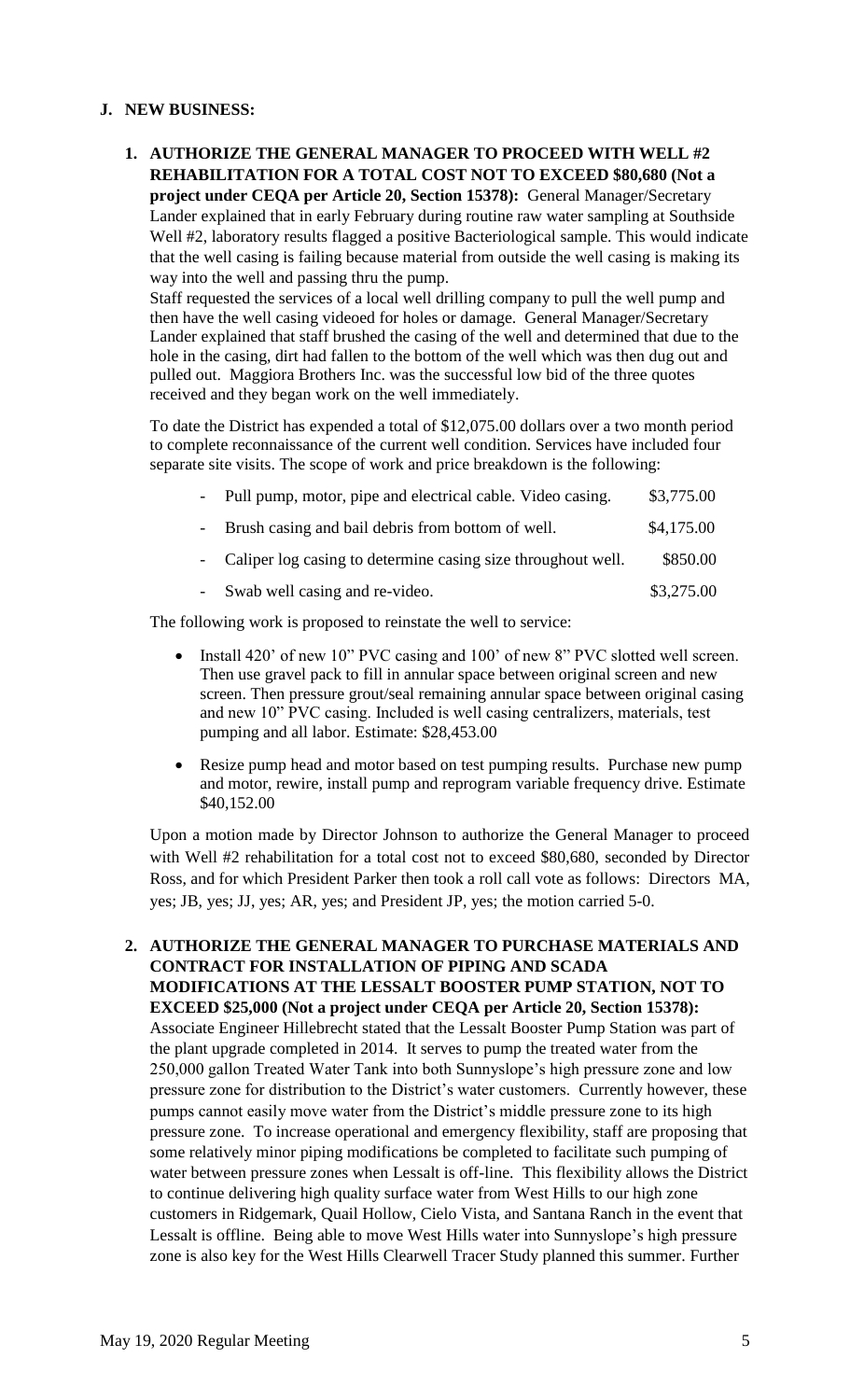discussion commenced concerning benefits of the proposed modifications and the budgeting for this type of capital improvement.

Upon a motion made by Director Johnson to authorize the General Manager to purchase materials and contract for installation of piping and SCADA modifications at the Lessalt Booster Pump Station, not to exceed \$25,000, seconded by Director Ross, and for which President Parker then took a roll call vote as follows: Directors MA, yes; JB, yes; JJ, yes; AR, yes; and President JP, yes; the motion carried 5-0.

**3. CONSIDER ADOPTION AND APPROVAL OF THE DISTRICT BUDGET FOR FISCAL YEAR 2020/21:** Finance and Human Resource Manager Foster provided the Board with the "Proposed 2020/21 Budget" and reviewed the noteworthy items in the Budget. Water revenue budget proposed for the new fiscal year is approximately 3.4% lower than last year's budgeted water revenue, as the FY 19/20 projected actual water revenue is lower than the FY 19/20 budget (see page 2). Sewer revenue budget proposed is the same as last year's budget, as FY 19/20 projected is slightly lower (-1.4%) than the budgeted sewer revenue for FY19/20. Both the Lessalt and West Hills WTP's revenue is based on their FY 20/21 operating budgets, which have been submitted for review to SBCWD.

The overall budget for FY 2020/21 reflects a net loss of \$811,897, with no provision for non-operating revenues from capacity fees, miscellaneous fees, or interest income, the combination of which will likely cover this projected loss and result in a net income for the year. While budgeting for a loss is not desirable, the principle reason for the increase in loss from prior year's budget is attributable to a \$355,600 increase in depreciation from capitalizing the Cross Town Pipeline installation. The second material factor contributing to the increase in net loss is the forecasted decline in water revenue of \$300,000.

It is also important to note that the budget includes non-cash expenses for depreciation and amortization of the water rights. When you add back these non-cash expenses, the expected cash provided from operations is \$1,467,117. The cash generated from operations supports paying for debt service. There would be a shortfall in cash in the amount of \$358,380 for scheduling capital expenditure work per the approved 5 year Water Capital Improvement Plan. This work could be accomplished using the Board Designated Capital Improvement Reserve Fund per 8600.4.B.1. Any Capacity Fees received during the year would also alleviate any need to utilize the reserve.

Mr. Foster stated that the Finance Committee has approved bringing the FY 20/21 Proposed Budget to the Board Meeting for review.

Upon a motion made by Director Johnson to consider adoption and approval of the District Budget for Fiscal Year 2020/21, seconded by Director Ross, and for which President Parker then took a roll call vote as follows: Directors MA, yes; JB, yes; JJ, yes; AR, yes; and President JP, yes; the motion carried 5-0.

**4. AUTHORIZE THE GENERAL MANAGER TO OPEN CONTRACT NEGOTIATIONS WITH CITY MANAGEMENT STAFF FOR CONTRACT OPERATION OF THE CITY OF HOLLISTER WASTEWATER TREATMENT PLANT (WWTP):** General Manager/Secretary Lander explained that there are several operational modifications between the City of Hollister and SSCWD that would be mutually beneficial and result in a reduction in expenses for both public entities. Presently SSCWD maintains a high level of managerial experience and staff expertise for the operation of the Wastewater Treatment plant located in Ridgemark subdivision. SSCWD has exceptional staff who have the appropriate State licensing and capability to operate the City of Hollister WWTP also.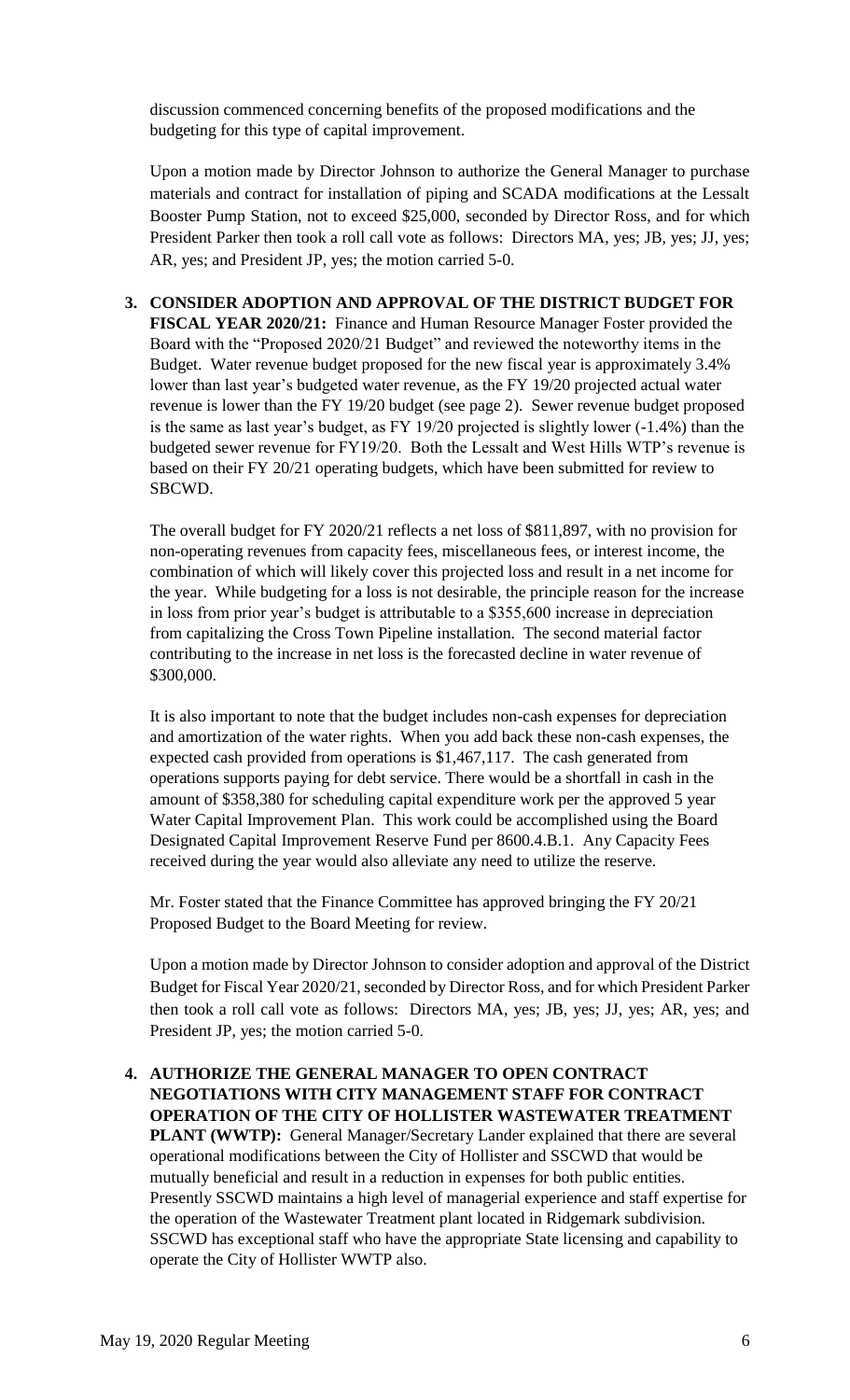General Manager/Secretary Lander stated that he would like to make a presentation to the City Council to present the District Qualifications and if the City agrees to negotiate a contract for operational services there are several benefits that will bring lower costs to both agencies and improve service. The proposed presentation was provided with the staff report. Staff expertise is one of these items that can be shared to improve services and reduce costs. Similar to the partnership that the County and City already maintain with the District regarding the contract operation of the potable water plants, the District Management endeavors to contract operate the City WWTP.

Director Buzzetta inquired about the benefits financially and otherwise of taking over the operation the plant. General Manager/Secretary Lander stated that the City plant would be utilized as the Regional plant, there would be a cost savings to all, shared operating expenses, all water would be treated in one location, the District would be able to stabilize the sewer rates for our customers which would include reducing the need for increased rates; and would save the City of Hollister operational costs. Mr. Lander added that he would like to discuss with the City, the possibility of a reduction or offset of connection fees with the tradeoff of saving the City money on the operational expense.

Upon a motion made by Director Alcorn to authorize the General Manager to open Contract Negotiations with City Management Staff for Contract Operation of the City of Hollister Wastewater Treatment Plant, seconded by Director Johnson, and for which President Parker then took a roll call vote as follows: Directors MA, yes; JB, yes; JJ, yes; AR, yes; and President JP, yes; the motion carried 5-0.

## **K. BOARD COMMITTEE and STATUS REPORTS**

- 1. **Governance Committee:** No meeting held.
- 2. **Water/Wastewater Committee:** No meeting held.
- 3. **Finance Committee:** President Parker reported that the committee met on May 11<sup>th</sup> to review the FY20/21 preliminary budget which was discussed on agenda item J-3.
- 4. **Policy and Procedure Committee:** No meeting held.
- 5. **Personnel Committee:** President Parker reported that the committee met in closed session on May 4<sup>th</sup> to discuss Management Staff's labor negotiations.
- 6. **Water Resources Association of San Benito County (WRA):** President Parker reported that the meeting was canceled and the next scheduled meeting is set for August 6, 2020.

#### **L. BOARD and STAFF REPORTS**

A motion was made by Director Johnson to re-open the Consent Agenda and pull item I.5a W/WW Superintendent Monthly Status Report for discussion. The motion was seconded by Director Buzzetta, and for which President Parker then took a roll call vote as follows: Directors MA, yes; JB, yes; JJ, yes; AR, yes; and President JP, yes; the motion carried 5- 0.

- 1. **Directors:** No report.
- 2. **District Counsel:** No report
- 3. **General Manager:** General Manager/Secretary Lander reported that cost tracking on the COVID-19 expenses continue with a total of \$20,569 to date which includes a reduction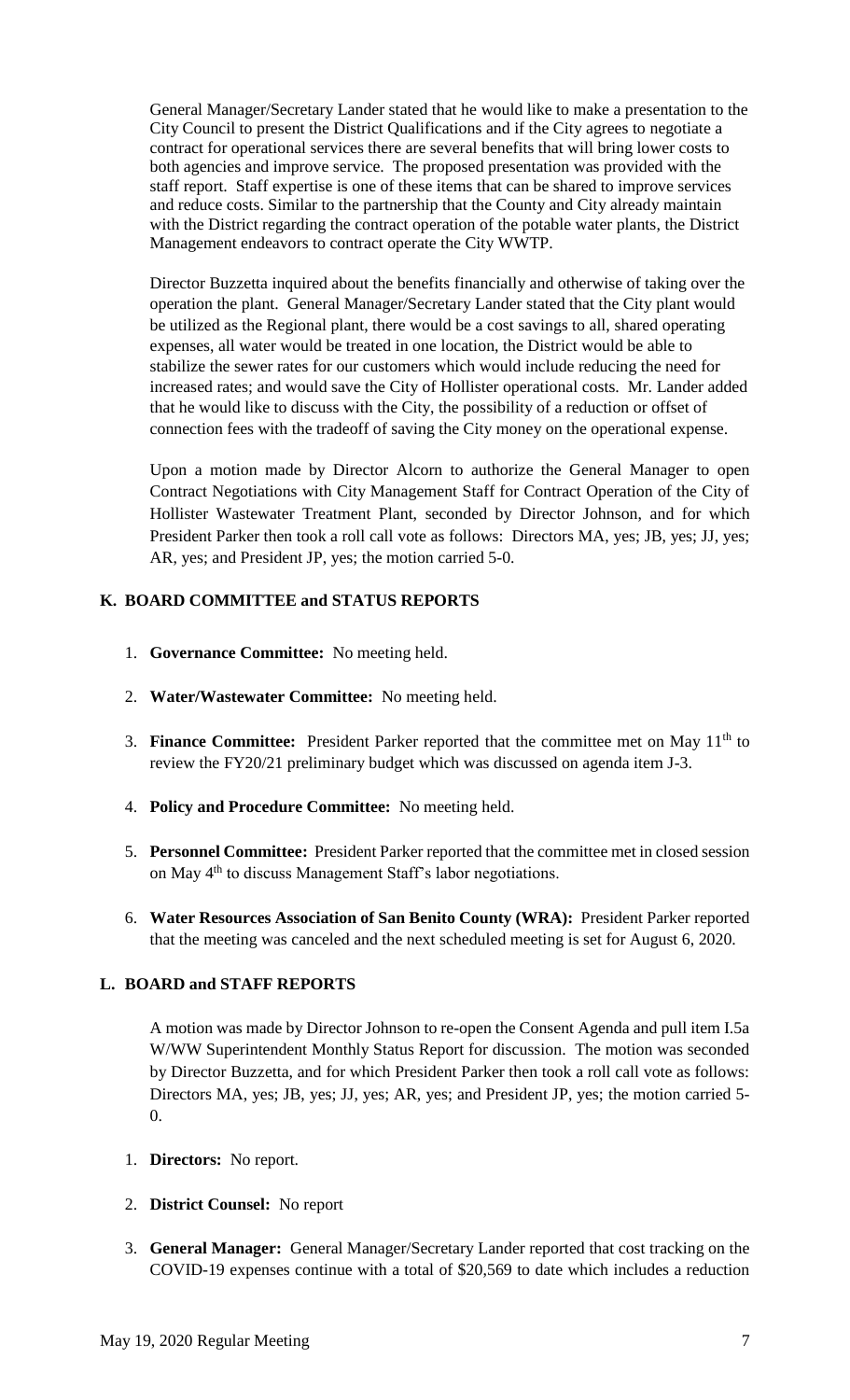of income on the late fees through April. There has been speculation that the Governor is anticipating the re-opening of the State in about 3 weeks and Mr. Lander explained that the District is prepared with the Plexiglas shields for the front counter, masks, gloves, and disinfectant. The District will require customers to wear masks and encourage them to continue making payments with our autopay services or with a credit card over the phone. General Manager/Secretary Lander stated that staff continues to take every employee's temperature with the infrared thermometer daily.

4. **Finance and Human Resource Manager:** Director Buzzetta pulled item I.1 April 21, 2020 meeting minutes to point out that agenda item G-3, paragraph 1 had an incomplete sentence that has now been corrected. Director Buzzetta also pulled item I.2, Disbursement Summary and pointed out that ACH 1705 dated 5/3/20 was issued to Pathian Administrators (VSP) in the amount of \$383.15 and check # 27947 issued 4/30/20 was also issued to Pathian Administrators (VSP) for zero dollar amount. Finance and Human Resources Manager Foster explained that check #27947 was originally issued in error to Pathian Administrators and was voided but not noted on the Disbursement Summary, and stated that it will be corrected.

Director Buzzetta explained to the Board that on May 18, 2020 while signing the weekly checks he noticed that check #27998 issued to Brenntag Pacific, Inc. included an invoice that did not have the Bill of Lading (BOL) attached, therefore he would not sign the check until the BOL was received. Mr. Foster stated that staff is currently in the process of acquiring that BOL to attach to original invoice. Director Parker asked if this would cause interruption of service to the District and General Manager/Secretary Lander stated that it would not as this check will be mailed once the BOL is received and will still be within terms of agreement on the account.

5. **Water/Wastewater Superintendent:** Director Johnson pulled item I.5a and explained that she has already discussed the following with Superintendent Rodriguez but wanted him to explain to the Board. The first item was the water treatment plant operations staff have continued cleaning all parts of the facility in light of the Covid-19 pandemic and have been concentrating on preventative maintenance work orders during the month of April. Staff continues to work on operations efficiency and monitor all treatment process per permit. TOC's are used for treating surface water, and they are closely monitored to extend the greensand efficiency before exchange needs to be made.

Mr. Rodriguez also explained that staff holds daily "tailgate" meetings every morning for training purposes, such as the proper use of hand tools, precautions to use with customers/animals, etc. He also stated that the safety items are also based on what is happening in the area and with the different seasons of the year. Mr. Rodriguez is currently looking into another program, "weeklysaftey.com" with about 350 different topics. President Parker asked if these safety meetings are being documented to which Mr. Rodriguez replied that yes they are.

Director Johnson also wanted Mr. Rodriguez to explain #2 under Water – Replaced 2 inch combination air valve at Well #5 – Well #5 flow. Mr. Rodriguez explained that the wells are tested every morning and evening and they noticed that Well #5 was turning on but no flow was being registered. After trouble shooting, staff determined that the air vent was not allowing the vent to read the flow as it went through. Once the gasket was replaced, that corrected the problem.

Director Johnson wanted W/WW Superintendent Rodriguez to explain #1 under Wastewater. Pulled pump #1 at Ridgemark II Lift Station due to debris stuck in impeller.